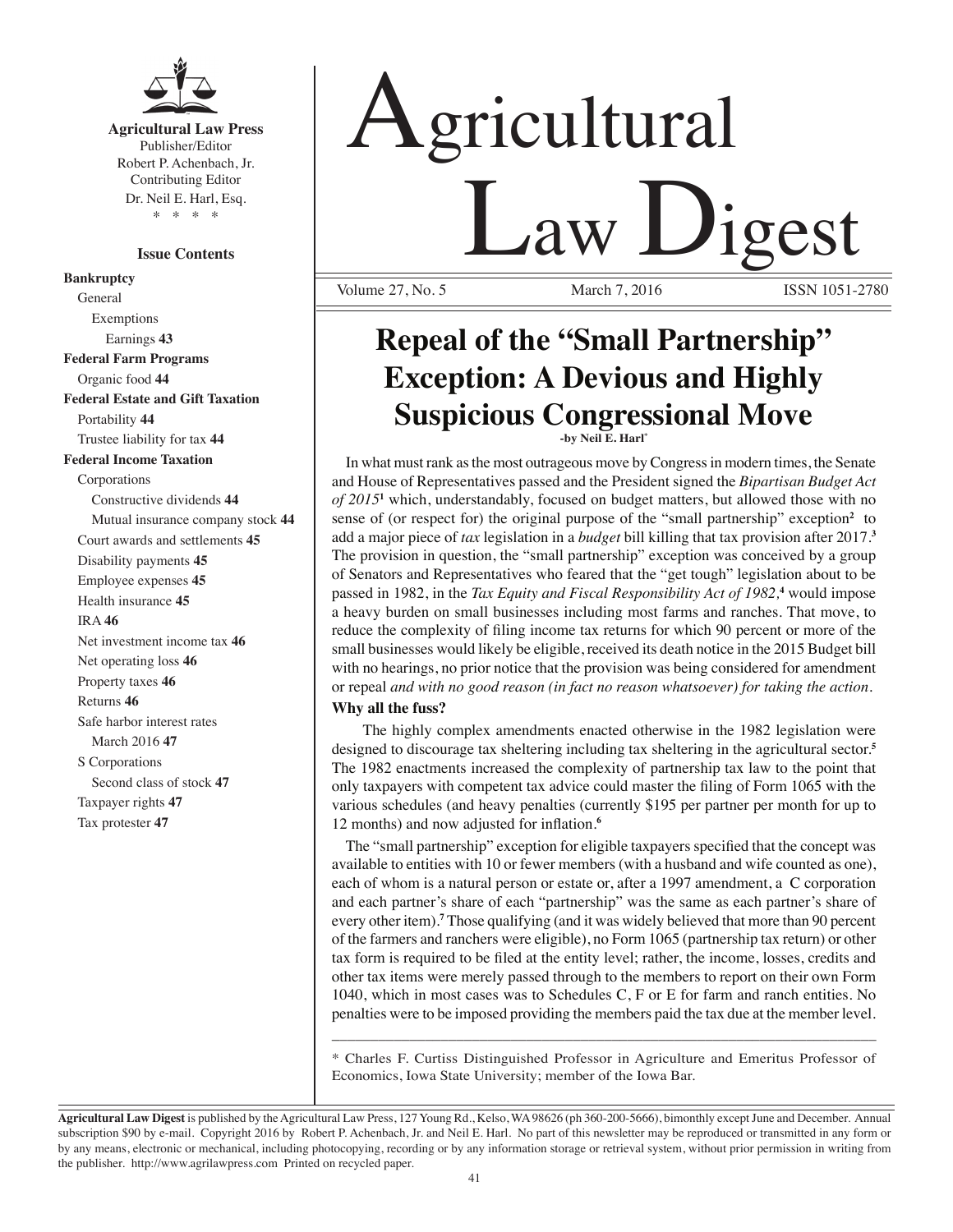The "small partnership" provision specified that even entities calling themselves a partnership were not a partnership if they met the specifications for eligibility. To be a partnership, they had to *elect* to be a partnership.**<sup>8</sup>**

### **Who was pushing for repeal?**

Judging from more than 50 years of giving seminars on the subject and more than 30 years since enactment of the legislation in 1982, it certainly was not farmers or ranchers or their organizations that were behind the repeal move.

For several years it was observed that the Internal Revenue Service, after issuing *Revenue Procedure 84-35*<sup>9</sup> which was reproduced word-for-word in the IRS Manual (for internal use),**<sup>10</sup>** it was clear that the Regional Service Centers and nearly all IRS agents were in denial as to the existence of the statutory authority behind the "small partnership" exception. Rather than buckle down and adapt to the concept, which was detailed in their own Internal Revenue Manual, they were mostly denying that it existed. Certainly, IRS was in a position to accept the concept, as is expected of any federal agency facing a statutory mandate, but utterly failed to do so. However, considering the standing of IRS with the Congress (and the public) in recent years, it is doubtful that the agency did the heavy lifting in lobbying for repeal.

The other culprit, as became clear over the years, was the influential organizations representing accountants as well as accounting firms and a few tax practitioners. Their concern, it became clear, was their bottom line. With a typical partnership return, the cost often ran \$2,500 or more per return. A taxpayer functioning under the "small partnership" exception could almost always file their own return and, if assistance was needed, it was available on a reasonable basis. Certainly, those tax practitioners opposed to the "small partnership" exception tended to throw cold water on the concept, almost always misrepresenting the idea, as often as possible.

#### **Lessons learned**

One important lesson for any professional practicing their profession, is that decisions made and recommendations made to clients should be in the age-old tradition that those decisions should be made in the client's best interest, rather than in the practitioner's best interest.

Secondly, no matter how much pressure is exerted on the legislative bodies, it is simply not appropriate to slip an important piece of *tax* legislation into a *budget* bill to insure that it would remain hidden until passage, especially when there have been no hearings held and no discussions about the proposal. There are three Tax Committees (House Ways and Means, Senate Finance and the Joint Tax Committee). They are there for a purpose – to see that tax legislation is appropriate and represents the thinking of a majority of the House and Senate Members. Those tax committees apparently were not involved.

### **So what's next?**

Hopefully, the Congressional leadership will re-enact the biggest step toward tax simplification in half a century – before 2018.

#### **ENDNOTES**

1 Pub. L. No. 114-74, § 1101(a), 129 Stat. 584 (2015).

 $2$  I.R.C. § 6231(a)(1)(B).

3 See Harl, "The 'Small Partnership' Exception: A Way to Escape Partnership Tax Complexities," 23 *Agric. L. Dig*. 1 (2012); Harl, "Farm and Ranch Estate (and Business) Planning-Part II," *Estate Planning,* vol. 42, no. 4, pp. 21-30 (April 2015). See generally 8 Harl, *Agricultural Law* § 60.01(1)(b)(4) (2015); Harl, *Agricultural Law Manual* § 7.03(2)(b)(x) (2015); 2 Harl, *Farm Income Tax Manual* § 6.01(3) (2016 ed.).

<sup>4</sup>Pub. No. 97-248, § 402(a), 96 Stat. 324 (1982) (TEFRA), enacting I.R.C.  $\S$  6231(a)).

<sup>5</sup> This author served on a task force formed by the Department of the Treasury in 1967 to review what was needed to be done to reduce or eliminate tax sheltering. The Washington view then was that the cash method of accounting was primarily responsible. The task force refused to recommend the elimination of cash accounting but made other recommendations which were mostly enacted in 1969, 1976, 1982 and 1986.

- $6$  I.R.C. § 6698(a),(b).
- $7$  I.R.C. § 8231(a)(1)(B).
- $8$  I.R.C.  $§$  6231(a)(1)(B)(ii).
- <sup>9</sup> Rev. Proc. 84-35, 1984-1 C.B. 509.
- <sup>10</sup> IRM 20.1.2.3.3.1.

### **FARM ESTATE AND BUSINESS PLANNING**

### **by Neil E. Harl 18th Edition (2014)**

The Agricultural Law Press is honored to publish the revised 18th Edition of Dr. Neil E. Harl's excellent guide for farmers and ranchers who want to make the most of the state and federal income and estate tax laws to assure the least expensive and most efficient transfer of their estates to their children and heirs. The 18th Edition includes all new income and estate tax developments from the 2012 tax legislation and Affordable Care Act through 2014.

We also offer a PDF version for computer and tablet use for \$25.00.

Print and digital copies can be ordered directly from the Press by sending a check for \$35 (print version) or \$25 (PDF version) to Agricultural Law Press, 127 Young Rd., Kelso, WA 98626. Please include your e-mail address if ordering the PDF version and the digital file will be e-mailed to you.

Credit card purchases can be made online at www. agrilawpress.com or by calling Robert at 360-200-5666 in Kelso, WA.

For more information, contact robert@agrilawpress.com.